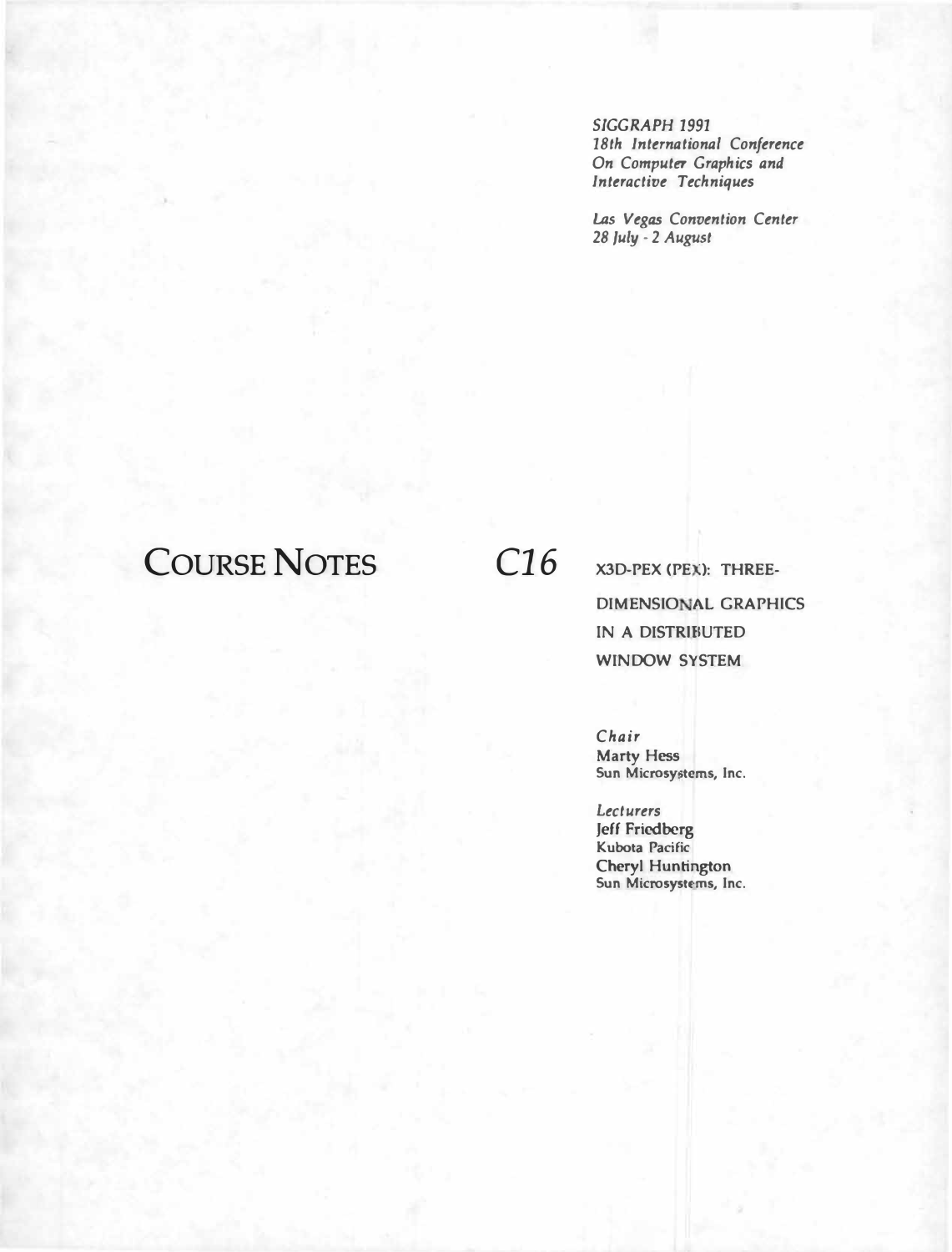## Table of Contents

#### Course Information

| <b>Table of Contents</b>         |  |
|----------------------------------|--|
| Course Abstract                  |  |
| Introduction to the Course Notes |  |
| <b>Speaker Biographies</b>       |  |
| <b>Course Outline</b>            |  |

#### Course Slide Set

| Introduction<br>the control of the additional and the                                  | $S-2$   |
|----------------------------------------------------------------------------------------|---------|
| X Window System Concepts<br>the theory of the company of the company of the company of | $S-17$  |
| PEX Concepts <b>CONCERNATION</b>                                                       | $S-41$  |
| PHIGS Concepts <b>Concession</b>                                                       | $S-48$  |
|                                                                                        | $S-57$  |
| Server-Side View of PEX<br>the following the company of the company of                 | $S-72$  |
| PEX Implementation Considerations <b>EXAMPLE 2018</b>                                  | $S-126$ |
| Application Programmer's Considerations                                                | $S-135$ |
| PEX Sample Implementation                                                              | $S-141$ |

#### Course Notes and Additional Material

| "Flexing PEX", Marty Hess                                 | N-1    |
|-----------------------------------------------------------|--------|
| "PHIGS Input Support in the X/PEX Environment",           |        |
| David J. Plunkett                                         | $N-13$ |
| "Understanding the PEX Rendering Pipeline", Randi J. Rost | $N-23$ |
| "PEX-SI Architecture Specification", Sun PEX-SI Team      | $N-53$ |
| "Some Useful PEX Extensions", Jeffrey Friedberg           | $N-93$ |
| <b>Reprinted Articles About PEX</b>                       |        |

#### PEX Documentation

| "PEX v5.0P Protocol Specification", PEX Design Team |  |
|-----------------------------------------------------|--|
| "PEX v5.0P Encoding Document", PEX Design Team      |  |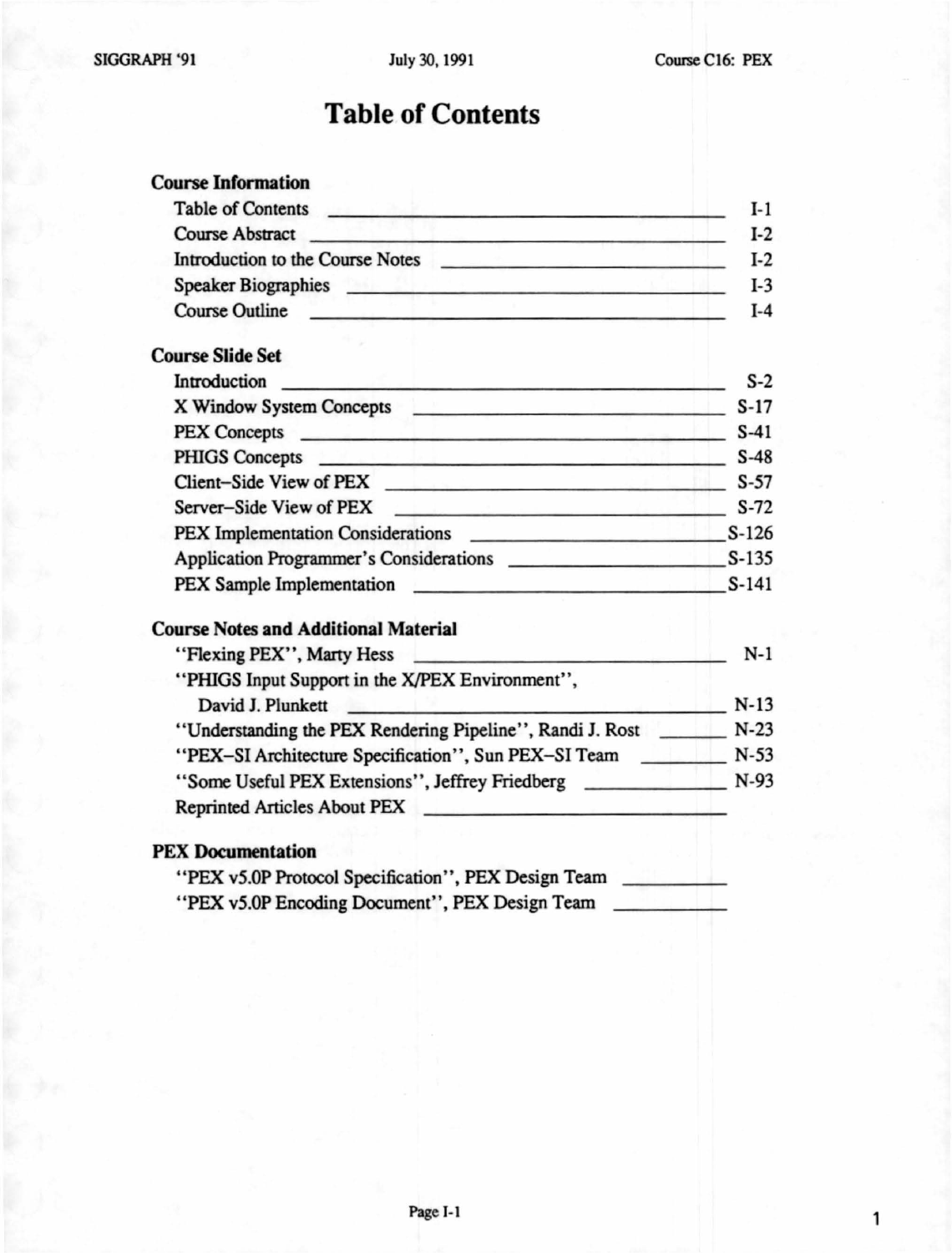## **Course Abstract**

X30-PEX (PEX) is a network protocol extension to the Xll Window System. PEX, the PHIGS (PLUS) Extension, adds three dimensional (3D) capability to X11. PinGS, the Programmers Hierarchical Interactive Graphics System, is an international standard for 30 graphics. PinGS PLUS is an extension to PRIGS being proposed in the international community to support additional features for lighting, shading, depth cueing, and advanced curve and surface primitives. The PEX effon marks a major milestone in marrying important industry standards, making it possible to use standard programming interfaces to transmit 3D graphics efficiently across a network to an X Window System display.

This course is for technical professionals who are either applications or graphicssystem designers or developers. It is recommended that attendees be comfortable with the concepts of the X Window System and be very familiar with the fundamentals of the existing PHIGS graphics standard, and the proposed PHIGS standard extensions, PHIGS-PLUS (or their equivalent.)

Attendees should be versed in a programming language and be familiar with PHIGS programming. (Simple C language and PHIGS program examples will be used.)

With the exception of PRIGS, the material is of moderate difficulty due to the volume and complexity of information, not due to depth of the technical content.

## **Introduction to the Course Notes**

This course will examine advanced graphics concepts such as those of PHIGS and PHIGS PLUS in light of the additional capabilities of a heterogeneous, distributed window system environment.

Most of the speakers for this course have been involved with the design of the PEX protocol since its early stages, and all are involved with implementations of PEX in one form or another.

We hope that the information presented through the notes and talks will not only serve to inform you about PEX, but that it will encourage thinking in the directions of the future of effective distribution of complex operations such as high-end graphics.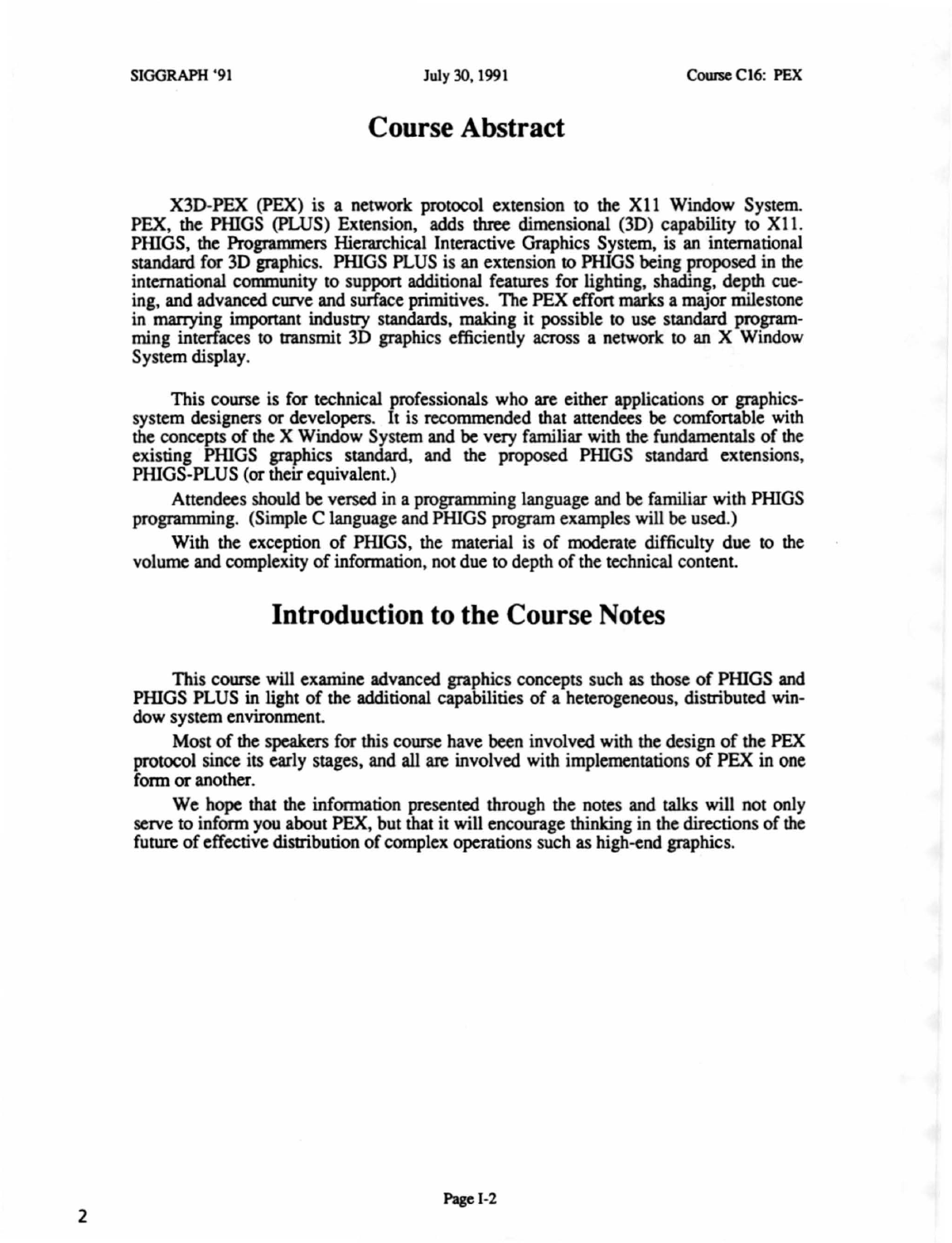### **Speaker Biographies**

Course Organizer / Speaker

Name: Marty Hess

Affiliation: Sun Microsystems, Inc.

Biography:

Marty Hess has been a member of Sun's Graphics Standards Department since early 1987. He is a member of the original multi-vendor architecture team that designed  $PEX$  — the PHIGS (PLUS) Extension to X. Marty was the manager responsible for the design and development of the PEX Sample Implementation (PEX-SD written at Sun to be distributed to the public through the X Consortium at the Massachusetts Institute of Technology. He is now managing development of Sun's PEX-related products.

Marty has been involved in computer graphics since 1978 in the areas of MCAD, ECAD, business graphics, and graphics standards. He holds a BSE in Computer Engineering from the University of Michigan.

#### Speakers

Name: Jeff Friedberg

Affiliation: Digital Equipment Corp.

Biography:

Jeffrey Friedberg is a Principal Engineer at Digital Equipment Corporation in the Workstations Advanced Technology Development Group. He is one the principal architects of PEX and an active member of the PEX multivendor Architecture Team. He is also the chief architect and document editor for the X multi-buffering extension. He joined Digital in 1986 and is the Project Leader for PEX software on Digital RISC-based workstations.

Friedberg received his BS in Computer Science from Cornell University in 1980. He spent two years as a research and teaching assistant in Cornell Program of Computer Graphics. He is a member of ACM and ACM SIG-GRAPH.

Name: Cheryl Huntington

Affiliation: Sun Microsystems, Inc.

Biography:

Cheryl Huntington has been doing PEX programming since 1988. She first worked on the prototype implementation developed at The University of Michigan Center for lnfonnation Technology Integration. This prototype was demonstrated at SIGGRAPH `88 as the first example of a PEX implementation. Cheryl then became a member of the PEX-SI team at Sun Microsystems, where she has contributed to the design and implementation of PEX-SI.

Cheryl has an MS in Computer Engineering from The University of Michigan and a BA from The Indiana University.

3